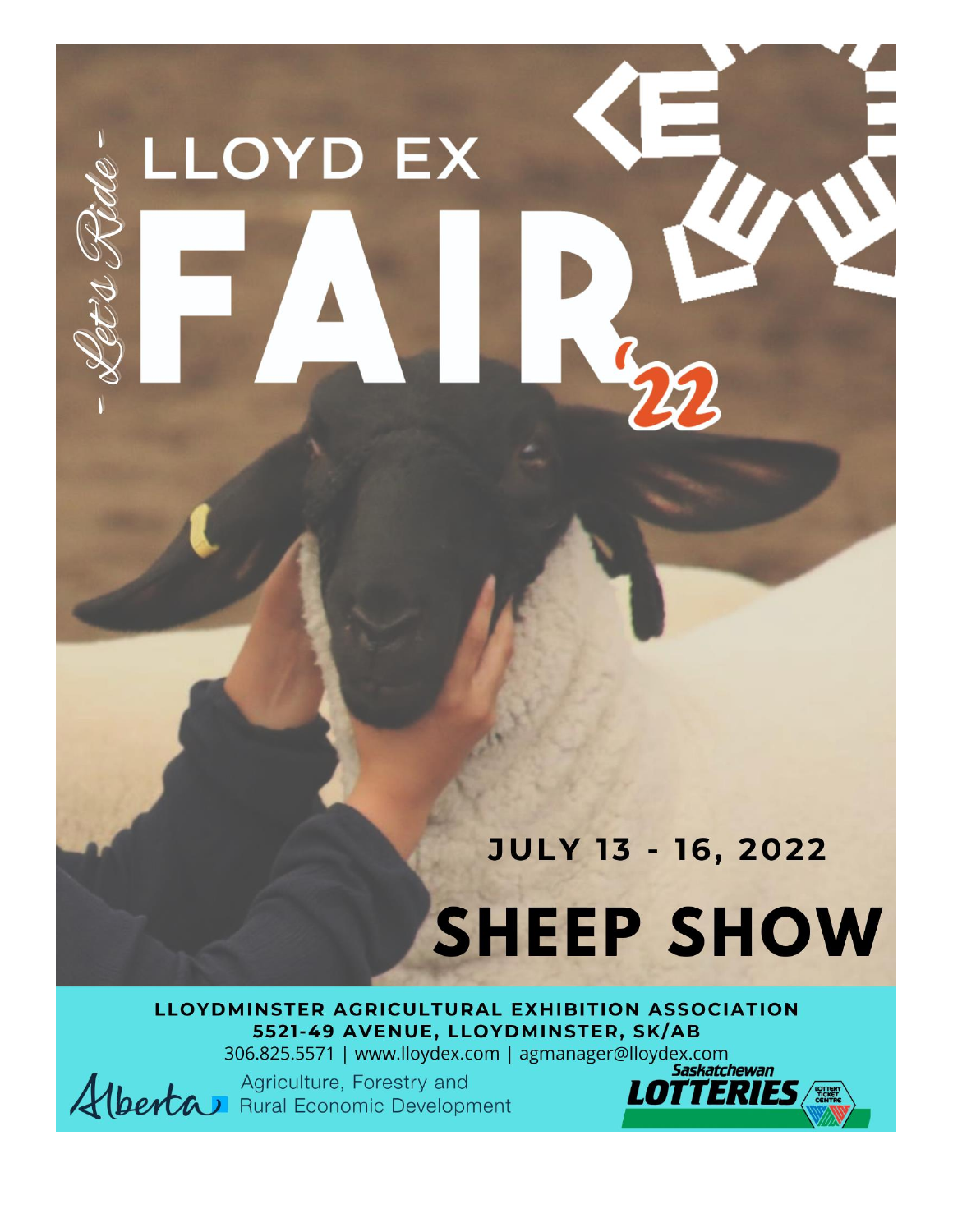# **SHEEP SHOW SCHEDULE**

## **Friday, July 15, 2022**

Pens will be available Thursday, July 14, after 8:00 pm

#### **All sheep must be in DJSP Building by 10:30 am on Friday, July 15, 2022**

ADMISSION

The Lloydminster Agricultural Exhibition is pleased to offer a special rate to our exhibitors This rate is: **single day exhibitor passes @ \$15.00/person (includes \$0.71 GST) four - day exhibitor passes @ \$60.00/person (includes \$2.86 GST)**

SCALE AREA

12:30 pm Weighing of Jackpot Lambs

#### SASKATCHEWAN BUILDING SHOW RING

- 1:30 pm Junior Shepherd Show
- Followed by Prospect 2022 Breeding Ewe & Ram Lamb Show

#### **MARKET LAMB JACKPOT SHOW**

Prize money will be paid out in cash at the announcers stand at the completion of the show.

# **Market Lamb Jackpot, Prospect Breeding Ewe & Ram Lamb Show, and Junior Shepherd Show**

- 1. The closing date for all entries in the Sheep Show will be 5:00 p.m. **Monday, July 4, 2022.**
- 2. The release time for all animals will be after the conclusion of the Market Lamb Jackpot Show on July 15, 2022.
- 3. Substitutions will be allowed, prior to noon the day of the show.
- 4. **NO SMOKING.** Consuming alcoholic beverages in the livestock area is not allowed.
- 5. No exhibitor shall be permitted to talk to the judge/judges during time of judging. Any complaint will be made in writing to the show chairman (see General Rules #17).
- 6. **Environment Fee** \$5.00 + \$0.25 G.S.T. per animal, total \$5.25 on all sheep entries.

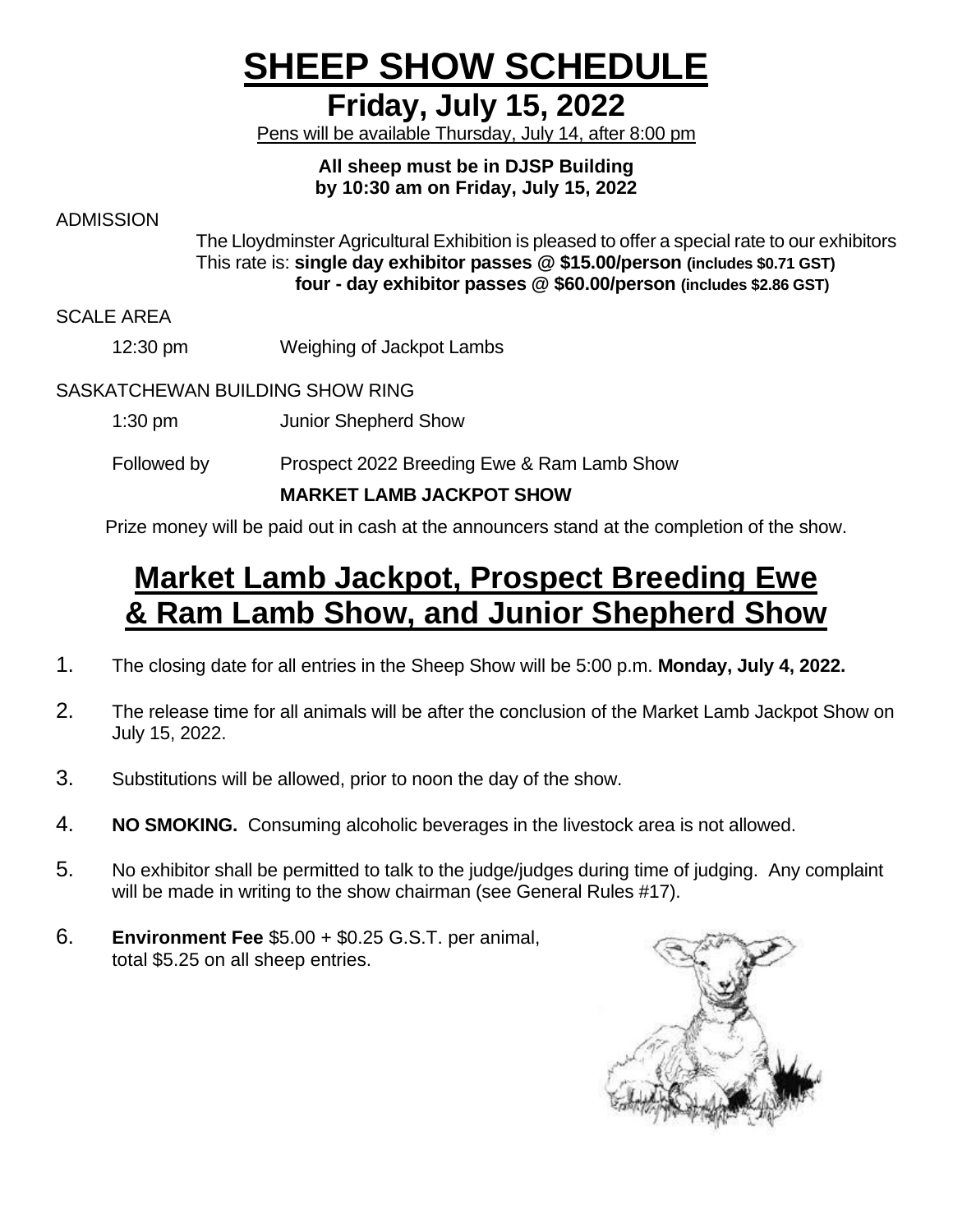# **GENERAL RULES**

- 1. The show will be held under the management of the Lloydminster Agricultural Exhibition Association Ltd.
- 2. **All sheep must have CSIP approved RFID tags. Sheep arriving without CSIP approved RFID tags will not be allowed to show or stay in the barn.**
- 3. The show is open to all, but the Committee in Charge reserves the right to refuse any entry.
- 4. The Committee in Charge reserves the right to decide any point not covered by the Rules and to correct any error or make any necessary alterations in the Rules and Prize List.
- 5. Order of events subject to change by the Committee in Charge. Exhibitors are requested to watch progress of the judging called into the ring. Animals must be in the show ring promptly after being called. Exhibitors failing to comply with this rule will have their animals excluded.
- 6. All animals being exhibited must be halter-broken and must be securely tied or in the charge of a competent person. No animal shall be allowed to remain loose on the grounds. NO ANIMAL SHALL BE ALLOWED ON THE GROUNDS THAT IS NOT ENTERED FOR THE SHOW.
- 7. Health requirements must meet Agriculture Canada Health of Animals Regulations in effect at the time of the show. All animals on the grounds will be subject to veterinary inspection if necessary. No animal having a contagious disease shall be allowed to occupy any stall or building on, or be admitted to, the Exhibition grounds, and if any animal has been admitted through an oversight, suffering from any such disease, the Manager shall immediately order its removal from the grounds.
- 8. No person will be allowed to act as Judge who is in any way interested in the exhibits that person is to judge. No person other than officials, stewards and attendants on duty, and the Judge of the class may enter the show ring without the permission of the management.
- 9. The Exhibitors are to appear in the ring neat, clean, with suitable attire and wearing their exhibitor number.
- 10. No animal shall have on or about it any prize colours or cards until the awards have been made in their respective classes.
- 11. No animal shall be considered by the Judges in awarding prizes unless the Exhibitor's number is conspicuously displayed.
- 12. Animals winning prizes must not leave the ring until the prize has been awarded to them.
- 13. In the absence of competition in any section, or if the livestock exhibited are of inferior quality, the Judges will award only such premiums as they think the animals deserve. They will use their own discretion as to whether they will award first, second or any prize.
- 15) **LIABILITY:** Notwithstanding anything to the contrary herein contained, it is understood that each entrant by the act of entry or exhibiting or consigning waives all claims against the Lloydminster Agricultural Exhibition Association Ltd., and/or any of the members, officers or agents thereof for any personal injury, animal injury or death, loss or damage which he, his employees, helpers and/or property may sustain in any way arising out of the operations or activities of the said Company, by any of his helpers or employees or their executors, administrators or assigns, and that any helpers or assistant introduced to or engaged by the entrant through the said Company or through its members, officers or agent shall be at the sole risk and responsibility of such entrant.
- 16) Exhibitors or consignors of animals are liable to occasional accidents, injury or damage to persons coming into contact with them, and therefore shall guard their exhibits and protect the public from coming in contact herewith, and every such exhibitor shall indemnify the Lloydminster Agricultural Exhibition Association Ltd. from and against all claims and demands, costs, charges and expenses which it may incur, suffer or be put to, by reason of an accident or of any such exhibit not being properly guarded or the public not being protected therefrom. The Directors and Committee Members, who will be taking every precaution, cannot hold themselves responsible for any damage to or loss of exhibits.
- 17) All protests shall be made in writing and accompanied by a deposit of \$100.00, which deposit shall be forfeited if protest is not sustained. Said protest shall state plainly, the cause of the complaint or appeal and shall be filed with the Secretary the same day as the decision complained of is made and not later than 5:00 p.m. if made on the last day. Such protests shall be dealt with by the Committee in Charge of the department in which the protest is made as soon as they may deem best; and the decision shall be final. In event of the Committee being unable to come to a decision, the Board of Directors shall deal with the protest.
- 18) Upon any act of discourtesy or disobedience to the Show Secretary, Show Committee members, office staff, grounds staff, stabling superintendent, judges, steward, or any other show official on the part of owner, groom, driver or rider, the entry may be disqualified, and the owner shall forfeit his entry fees and any prize money that he may be otherwise due. The management reserves to itself the power to remove any exhibitor, groom, or animal from the show without being liable for compensation.
- 19) All exhibitors are responsible for their own liability insurance; a copy must be available upon request.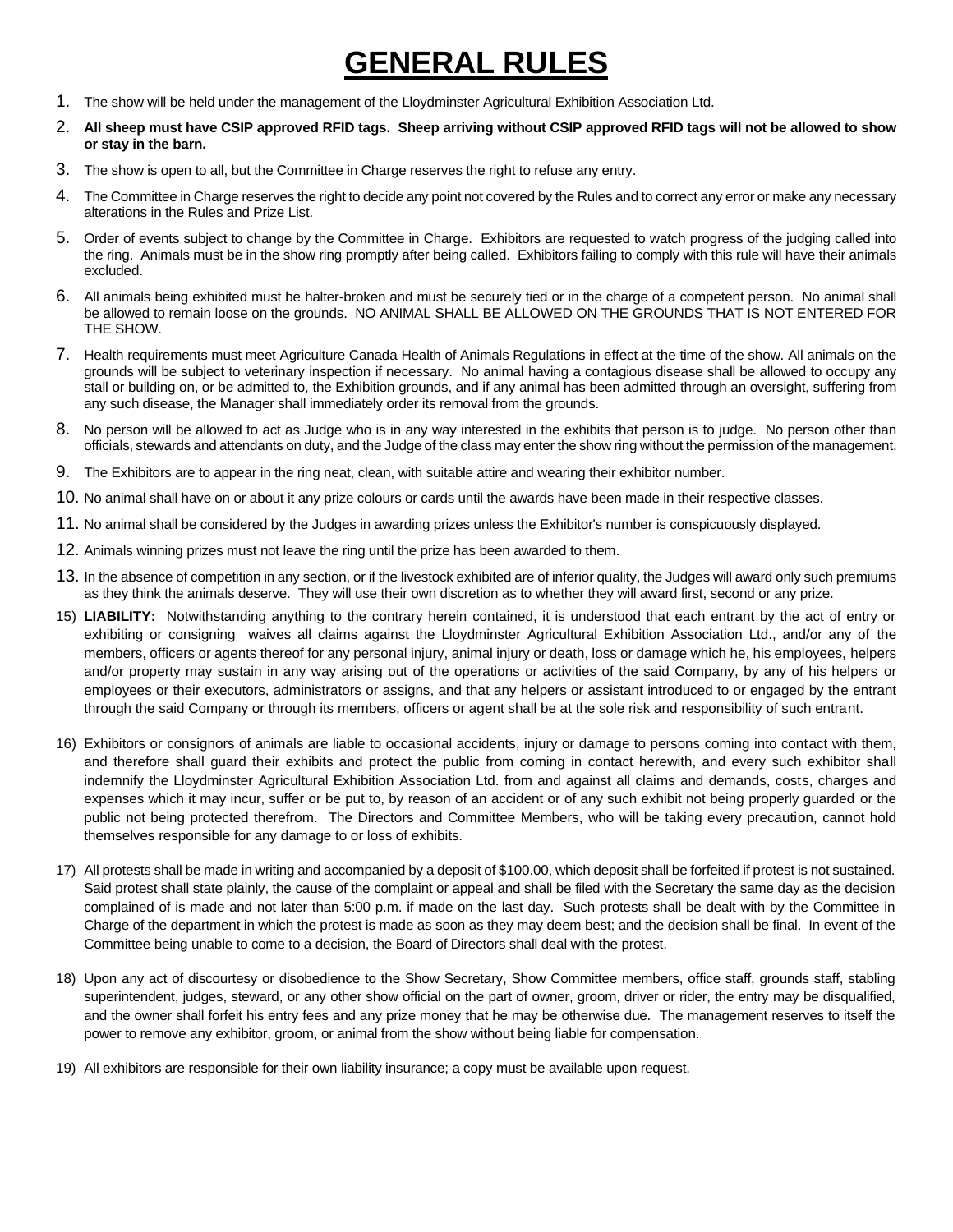## **SECTION 100 Junior Shepherd Show JUNIOR SHEPHERD SHOW RULES**

- 1. Open to all shepherds up to 18 years of age, as of January 1, 2022.
- 2. Exhibits may be purebred or commercial, and it is not required that they be owned by the exhibitor.
- 3. Junior exhibitors must have fed, cared for and fitted his or her entry and must personally exhibit the entry in the show ring.
- 4. Each junior exhibitor may only make one entry in each class in the junior shepherd show but may cross enter in market lamb or prospect shows.
- 5. Entry fee is \$5.00 per animal/per class. (Non-Refundable)

**Classes 5 - 7 Prize Money - \$1st - 15.00; 2nd - \$10.00; 3rd - \$5.00; 4th - \$5.00**

#### **SHOWMANSHIP CLASSES**

- Class 1 Pee Wee Showmanship 6 years and under
- Class 2 Junior Showmanship  $-7 9$  years
- Class 3 Intermediate Showmanship  $-10 13$  years
- Class 4 Senior Showmanship 14 18 years
- Class 5 Ewe Lamb Born 2022 (January April)
- Class 6 Ewe Yearling, shown without lamb(s)
- Class 7 Ewe 2 years & over, shown without  $lamb(s)$

**NOTE \*For Classes 5 – 7 all ewe entries must include a BIRTHDATE at time of entry**

**\*Committee reserves the right to combine classes as necessary based on the number of entries.**

Class 8 Costume Class 14 years of age & under *(prizes for this class only)*

# **SECTION 200 Prospect 2022 Breeding Ewe Lamb**

### **SECTION 300 2022 Purebred Ram Lamb PROSPECT BREEDING EWE LAMB & PUREBRED RAM LAMB RULES**

- 1. This class is open to registered purebred and commercial ewe lambs and registered purebred ram lambs of the calendar year. **No cross-entry allowed with the Market Lamb Jackpot Show.** Lambs entered in this class may also be entered in the Junior Shepherd Show.
- 2. **Registration papers must be available to committee for a purebred ram lamb.**
- 3. All entries must be shown **SLICK SHORN** or less than a ¼ inch washed and trimmed. **A shearer will not be provided on show day**. Shearing is the responsibility of the contributor.
- 4. A handler will show all entries.
- 5. If the number of entries warrants class splits, splits will be determined by the birth date of the lambs. Birthdates must be supplied at the time of entry.
- 6. Judging of prospects will follow the Junior Shepherd Show.
- 7. Entry fee is \$25/entry (non-refundable) to be received in the Exhibition Office by **4:00 p.m. on July 4, 2022**. Late entries will be accepted at a late fee of \$40.00.

#### **Prize Money:**

| <b>Grand Champion Ewe Lamb</b> | \$75.00               | <b>Reserve Champion Ewe Lamb \$25.00</b> |  |
|--------------------------------|-----------------------|------------------------------------------|--|
| <b>Grand Champion Ram Lamb</b> | <i><b>\$75.00</b></i> | <b>Reserve Champion Ram Lamb \$25.00</b> |  |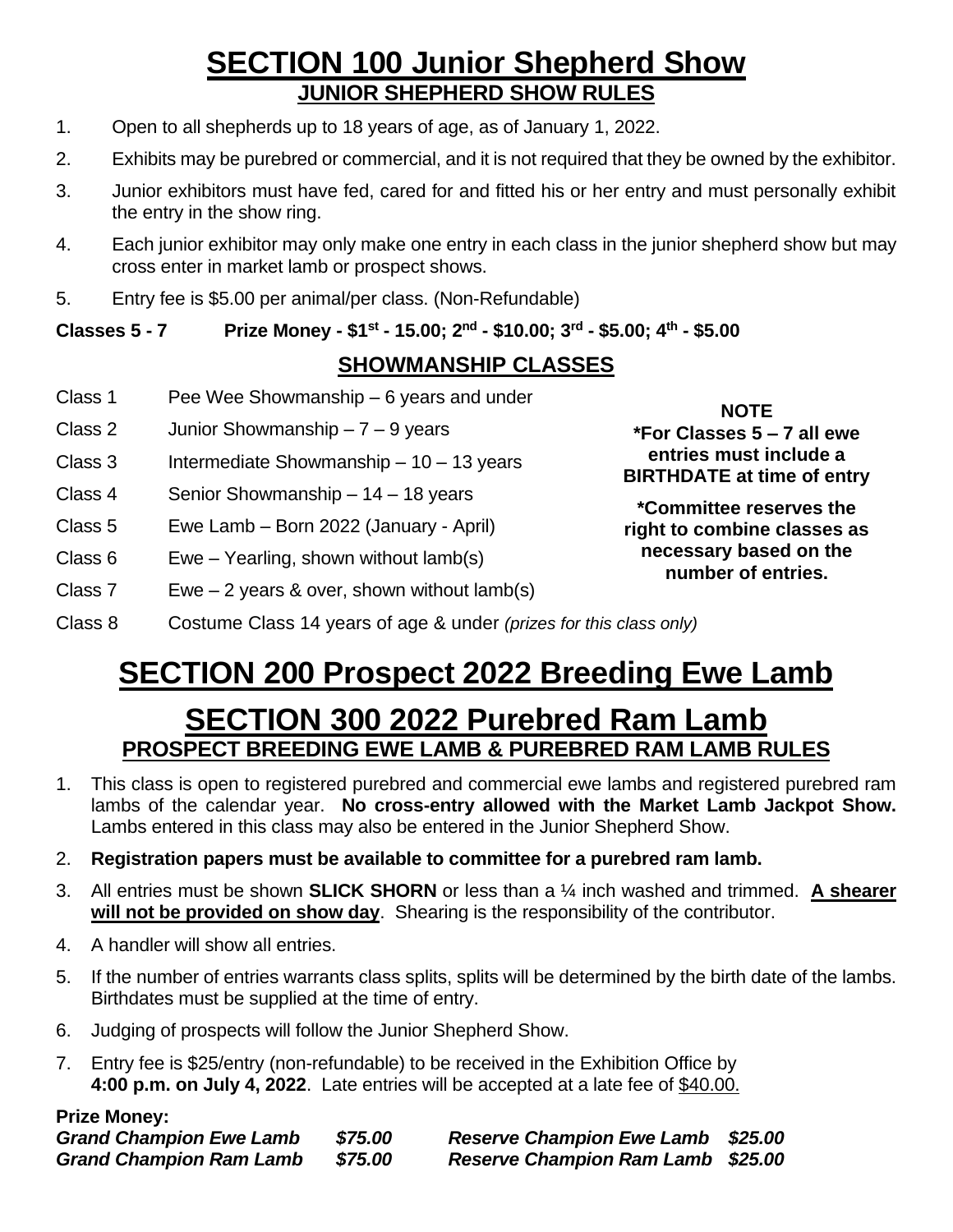# **SECTION 400 Market Lamb Jackpot**

Open to any lamb – purebred or crossbred. This class may be divided into two or more divisions, depending on the number of lambs entered.

Prize money offered to the division winners will be as follows: **1 st Place - \$25.00; 1 st Place - \$25.00**

Grand & Reserve Champion will receive commemorative cheque

**GRAND CHAMPION \$300.00 RESERVE GRAND CHAMPION \$150.00**

ENTRY FEE - \$25.00 per lamb (non-refundable) to be received by 5:00 pm on Monday, July 4, 2022. **Late entries** will be accepted at a late fee of \$40.00.

#### **MARKET LAMB JACKPOT REGULATIONS**

- 1. All entries must be shown **SLICK SHORN** or less than a ¼ inch washed and trimmed. A shearer will not be provided on Show Day. Shearing is the responsibility of the contributor.
- 2. Top 2 placed lambs must stay in the holding area for the Grand Champion class.
- 3. Judging will be on Friday, July 15, 2022 in the SASKATCHEWAN BUILDING SHOW RING
- 4. Health requirements must meet Agriculture Canada Health of Animals Regulations in effect at the time of the show. Check with your local Health of Animals Office for current regulations.
- 5. All lambs will be allocated into classes by weight and classes will be posted one hour prior to show.
- 6. All entries must be under 8 months of age.
- 7. All ram lambs must be castrated.
- 8. Class is open to ewes and wether lamb (no ram lambs).

**This is a non-terminal show.**